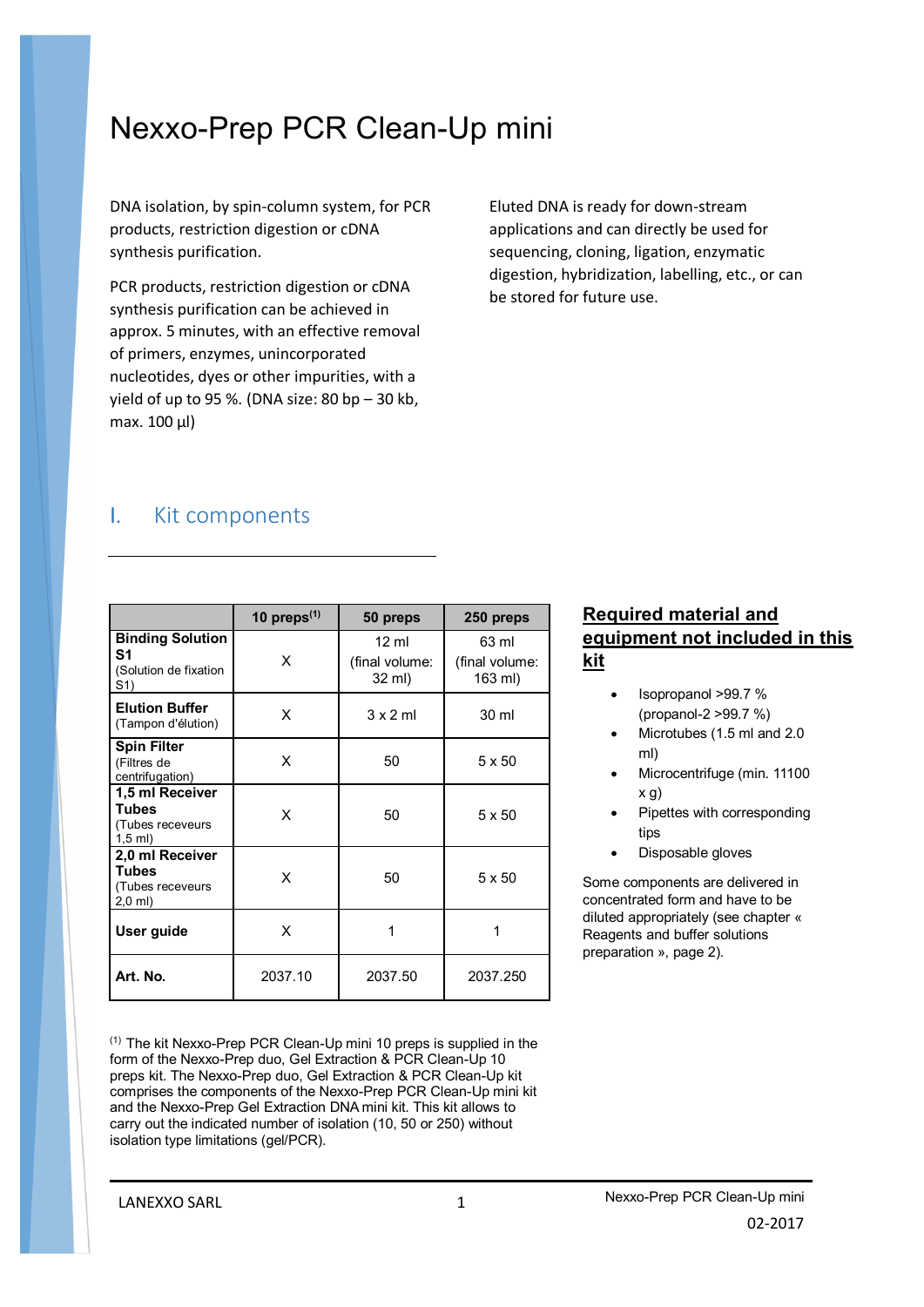### II. Storage and stability

All kit components should be stored at room temperature (15-30 °C).

Isopropanol is a volatile compound. Keep **Binding Solution S1** tightly closed.

*Note: all kit components are stable for at least 12 months.*

## III. Reagents and buffer solutions preparation

- 1. Kit 10 extractions:
- Add 7 ml of >99.7 % isopropanol to the **Binding Solution S1**.
- 2. Kit 50 extractions:
- Add 20 ml of >99.7 % isopropanol to the **Binding Solution S1.**
- 3. Kit 250 extractions:
- Add 100 ml of >99.7 % isopropanol to the **Binding Solution S1.**

Check solutions for absence of precipitates before use. If necessary redisolve precipitates by heating  $(< 30 °C)$ .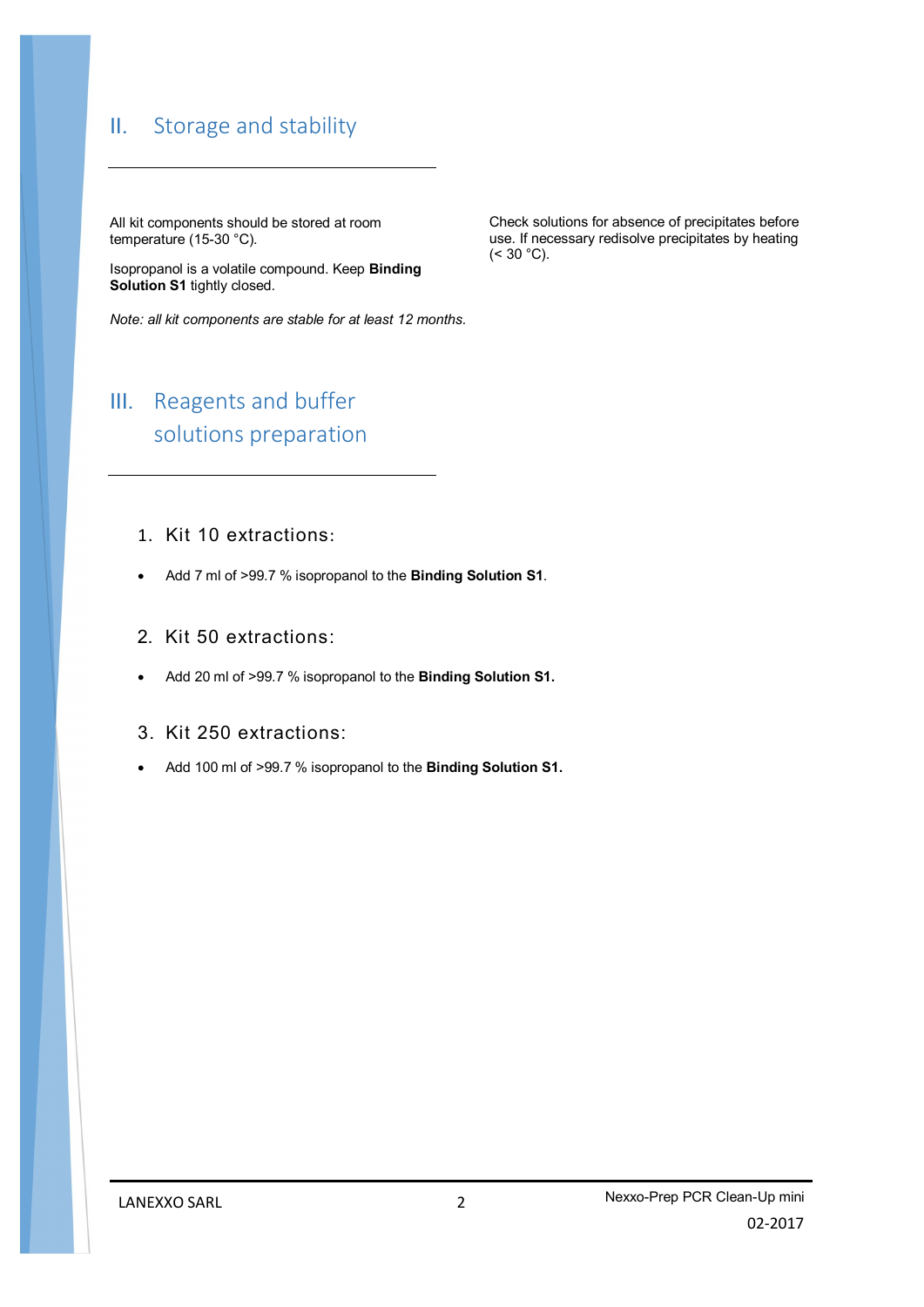IV. Protocol: purification of PCR products, restriction digestions or cDNA synthesis products

### **Before starting**

 Ensure that reagents/buffers preparation has been done (see chapter "Reagents and buffer solutions preparation", page 2).

temperature and check solutions for absence of precipitates before use. If necessary resuspend precipitates by heating  $( $30$  °C)$ .

Ensure that all components are at room

*Note: To prevent contamination, use new pipet tip for each pipetting step.*

#### Depending on sample characteristics/volume, start with step 1a, 1b or 1c

| 1a | DNA adsorption to the Spin filter<br>(sample volume: max. 50 µl)                                           |  |  |  |
|----|------------------------------------------------------------------------------------------------------------|--|--|--|
|    | Add 250 µl of <b>Binding Solution S1</b><br>to the sample (max. $50 \mu$ )                                 |  |  |  |
|    | Note: if the sample contains mineral oil<br>(e.g. PCR samples ), start with step 1b<br>instead of step 1a. |  |  |  |
|    | Mix completely by pipetting or vortex                                                                      |  |  |  |
|    | Put a Spin Filter into a 2.0 ml<br>Receiver tube                                                           |  |  |  |
|    | Transfer the whole sample mixture,<br>containing <b>Binding Solution S1</b> , into<br>the Spin Filter      |  |  |  |
|    | Centrifuge 2 min. at 11000 x q                                                                             |  |  |  |
|    | Proceed with step 2 « DNA elution »                                                                        |  |  |  |

1b **DNA adsorption to the Spin filter**  (sample volume: 50 - 100 µl) Add 500 µl of **Binding Solution S1**  to the sample  $(50 - 100 \mu l)$ • Mix completely by pipetting or vortex Put a **Spin Filter** into a **2.0 ml Receiver tube** • Transfer the whole sample mixture, containing **Binding Solution S1,** into the **Spin Filter** • Centrifuge 2 min. at 11000 x g Discard the flow-through and put the **Spin Filter** back into the **2.0 ml Receiver tube** • Centrifuge 3 min. at 11000 x g Proceed with step 2 « **DNA elution** »

Steps 1c and  $2 \rightarrow$